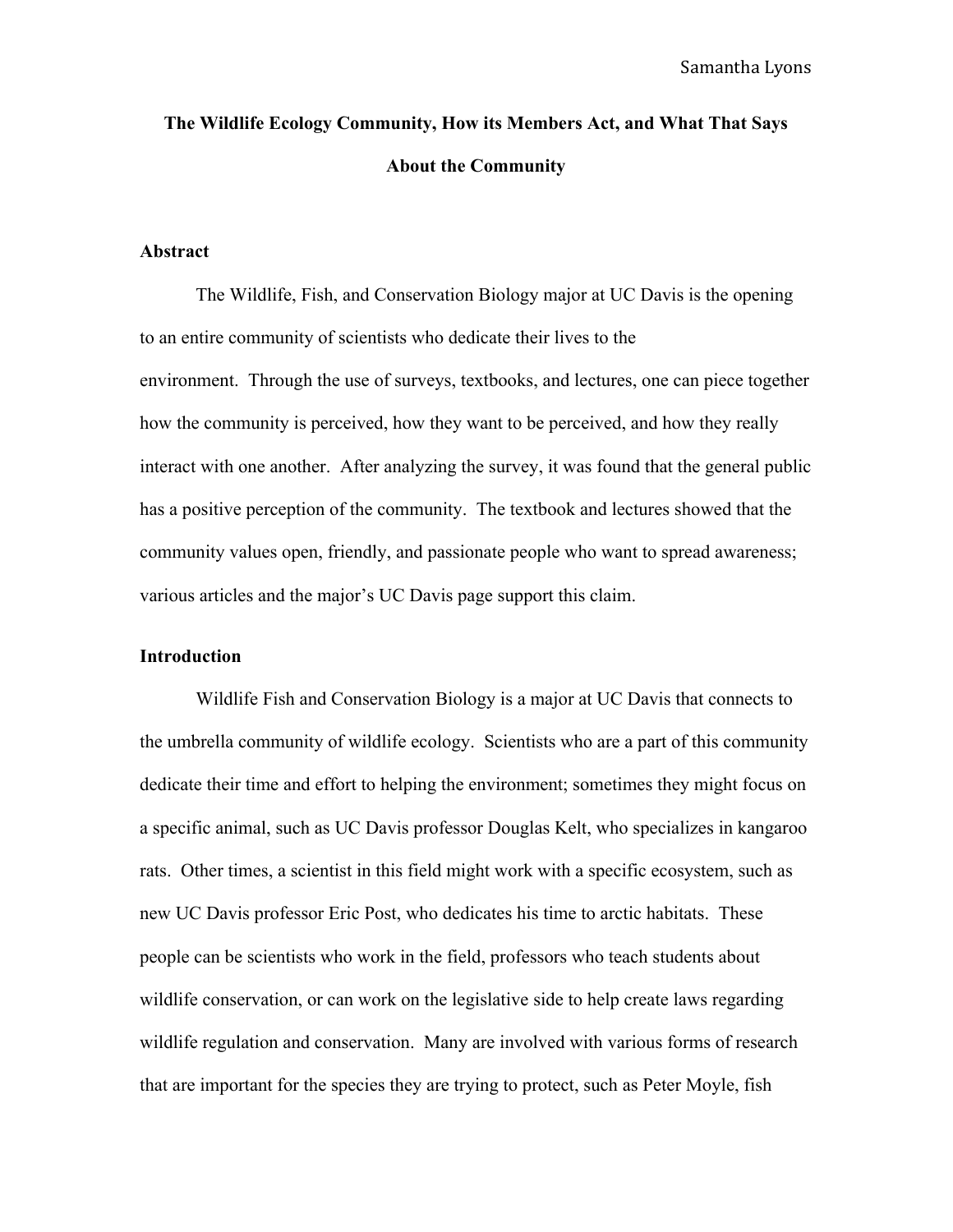Samantha Lyons

expert and author of the WFC 10 textbook, who worked on the Putah Creek to control how much water flows through it in order to benefit certain species of fish.

### **Methods**

I first conducted a survey to see just how well-known the community is. The survey was taken by 39 people ranging from high school students to college graduates, the biggest demographic being college students. I asked them a few short questions to learn how much they knew about the field and what their initial opinions on it is. In doing this, I learned what kind of reputation the wildlife ecology community has; this is important, because if a community isn't thought of as interesting or important to people outside the community, they won't have enough support to tackle issues around the world, nor will there be many people joining the community. This can lead to the community slowly dying out, which can of course have a negative effect on the wildlife they study and on the environment.

Because I'm in Wildlife Conservation (WFC) 10, I have access to an introductory textbook to conservation ecology, *Protecting Life on Earth: An Introduction to the Science of Conservation*; analyzing this tool was also important for my research to find out how the community interacts. I looked at the book's use of visuals as well as the tone of the writing to make conclusions on the community's overall attitude. Using an introductory textbook is important, because although it's aimed towards students, it gives an insight to how the community wants to be viewed because this is oftentimes a student's first exposure to the field; I hypothesized that they would try to make the information try to sound as interesting as possible.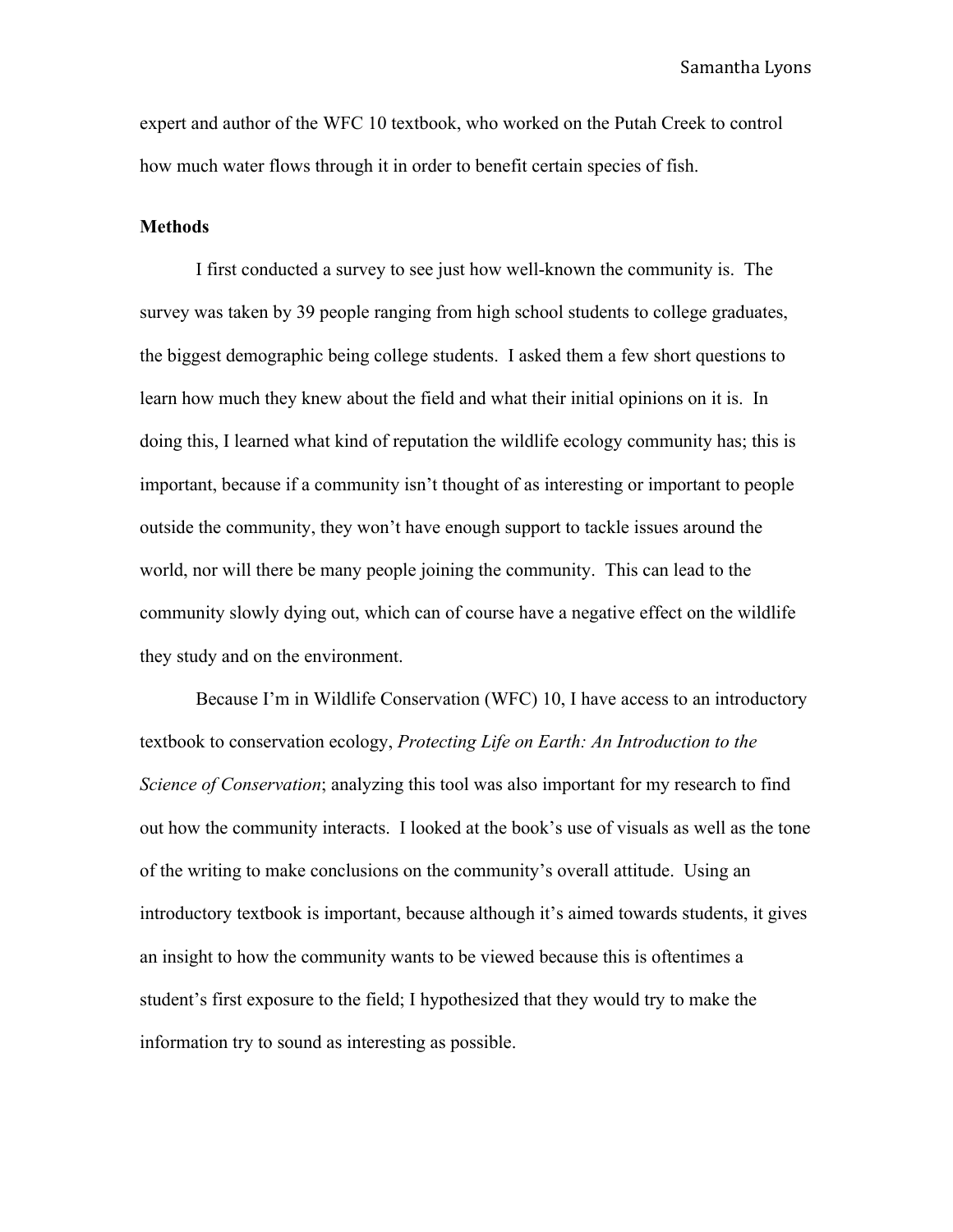Being in WFC 10 was also very useful for me because it means that I was able to witness how the people in the community act with one another as well as help give insight as to what information or messages are important to them. I did this by making note of guest speakers' behaviors, such as how they prefered to teach and how passionate they were about the lessons they were teaching. I also observed how our professor interacted with the guest speakers, such as how much they talked before the beginning of class and how enthusiastic he was when introducing them. All of these observations were useful in determining how the community interacts with one another.

## **Results**

I began to look at my survey results to see if there I could gain any insight as to how the community is viewed by others. Before the survey began, I made a description of what wildlife ecology is so they could answer the questions to the best of their ability. I asked the 39 participants if they had heard of wildlife ecology before the survey, and 89.8 percent of them- 35 people- said they had, or had heard of it "a little bit". I then asked if they thought it sounded like an important field, and all participants said it did. Finally, I asked if they would be interested in learning more about this kind of science, assuming they had the time. Of the 39 participants, 25 said that they were "a little" or "very" interested in learning more, and 12 participants said they might be interested.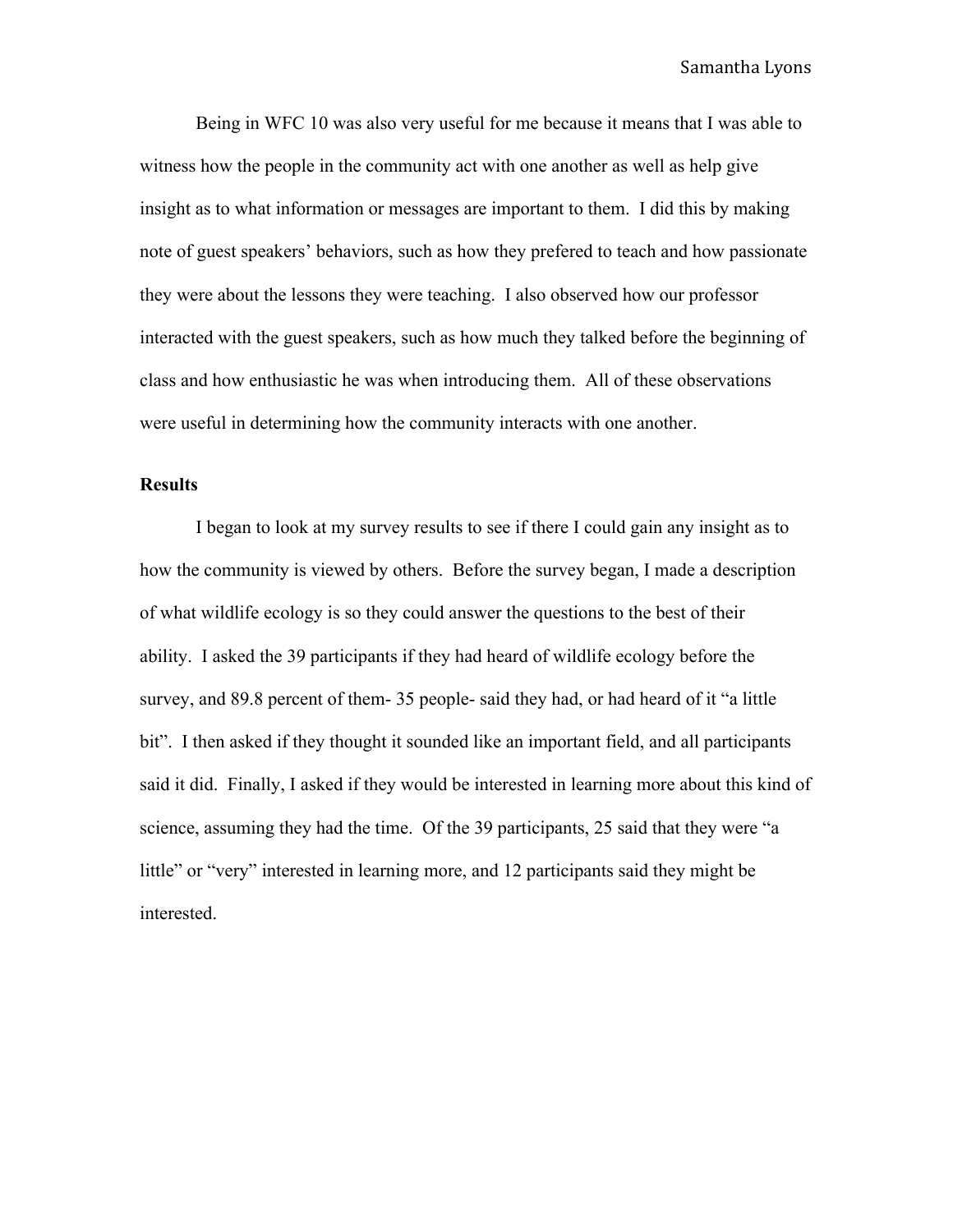

The introductory textbook proved to be useful as well. I felt as though this piece of evidence would give valuable insight to how the community wants to be viewed; the readers of the textbook are mostly going to be students who are taking an introductory class because they are interested in the subject. Therefore, if the textbook further captures their interest, they might consider taking more related classes or even joining the community. While I was reading the textbook, I saw that the authors use a generous amount of visual representations; they had graphs, maps, and images of animals or people that they were talking about every few pages. I also looked for the tone that the authors were trying to convey to the audience. Although they talked about scientific theories and other topics that could be considered bland, they attempt to inject a bit of humor into it to make things more entertaining. For example, when talking about genetics, they asked, "if a friend broke her arms and then had babies afterward, would her kids be born with broken arms? Clearly this is a ridiculous question" (Marchetti & Moyle, 2010, p. 20). This line was obviously meant to inject humor into the lesson and make the reader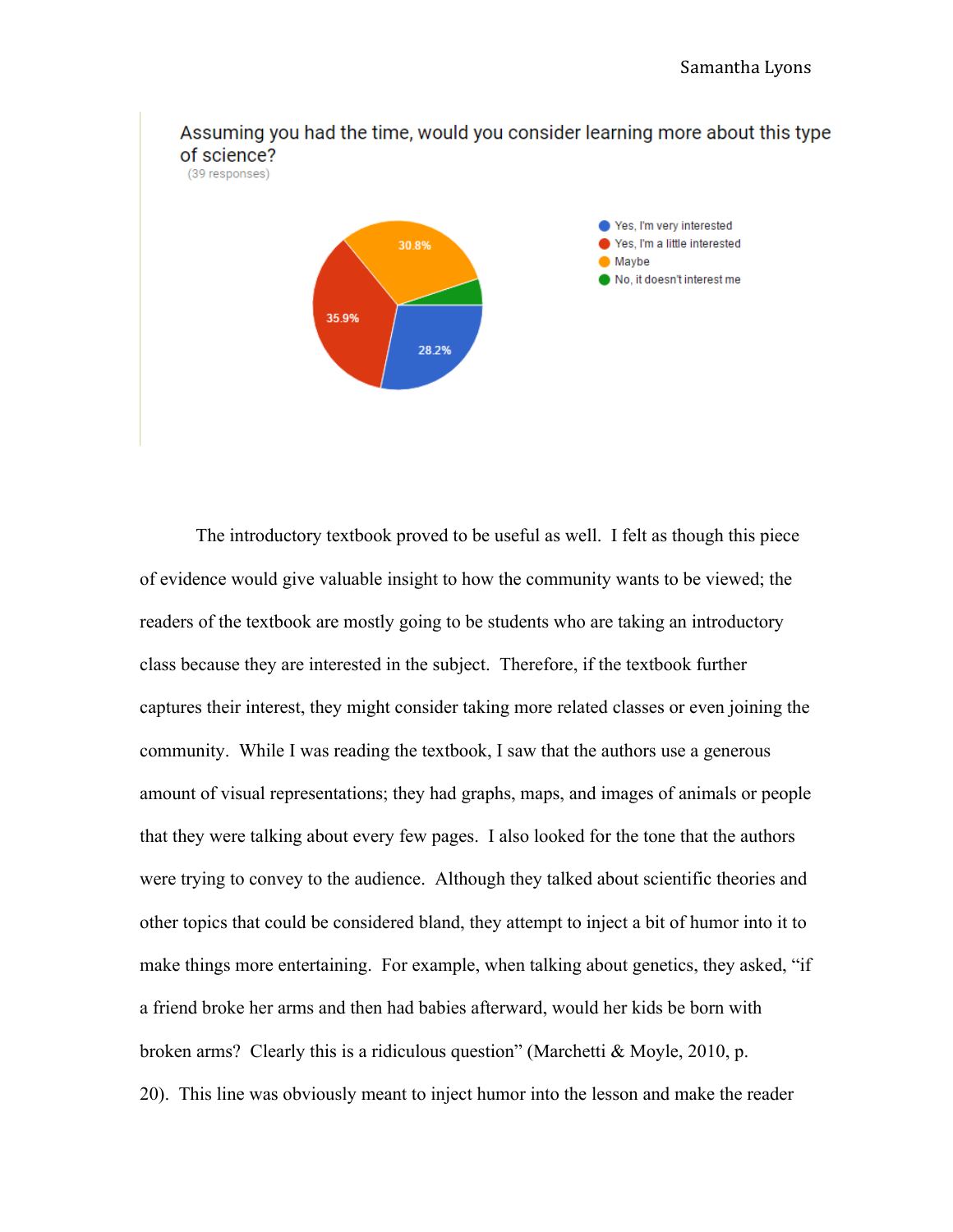chuckle. Another example is when the authors are talking about the historic attitude that humans have had towards nature (Marchetti & Moyle, 2010, p. 7). They illustrate their point by adding a few woodcuts from a book written in the 1880s that are meant to antagonize wildlife; it's meant to poke fun at this negative attitude, and when Professor Kelt showed the pictures to the class in a PowerPoint, they elicited a few laughs.





attacking a kayaker, a coconut crab snatching up a goat, and a bird carrying away a female. The caption pokes fun at this last image by stating, "no eagle is large enough to do that!" (Marchetti  $\&$ Moyle, 2010, p. 7).

Furthermore, they routinely put in sentences that hint to the readers that they have strong opinions; when talking about how European settlement effected North America and the native tribes that lived there, they blatantly say, "Europeans viewed Native Americans as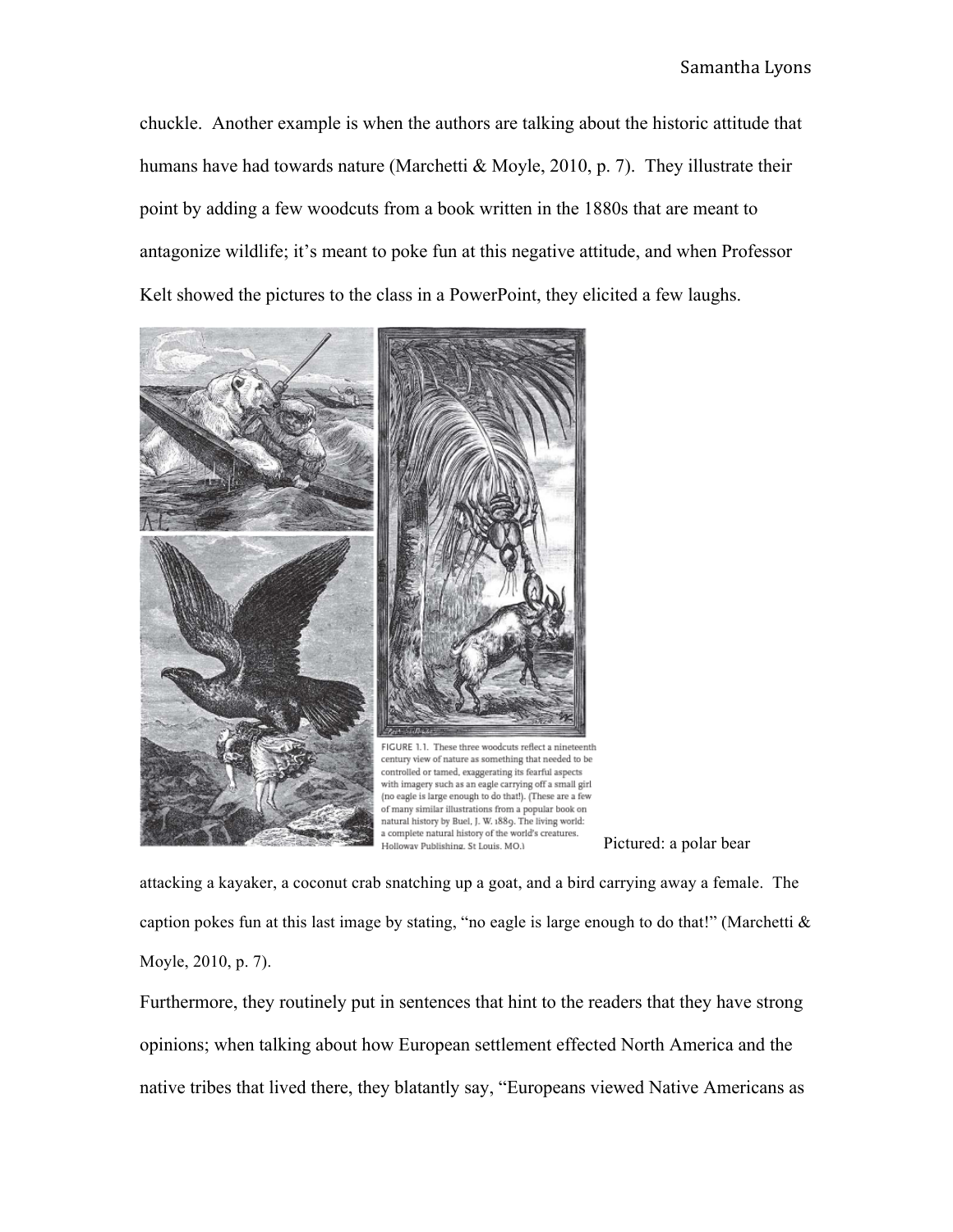'lazy'" and that "it was much easier to justify taking land from people who were lazy" (Marchetti & Moyle, 2010, p. 5). These comments indicate to the reader that the authors have a personality and they aren't concerned about hiding it in their textbook.

Observing the interactions between the professors in WFC 10 was also a helpful indicator as to how the community acts, and the lectures they gave helped give insight as to what the community values. Each guest lecturer is able to teach the class about whatever they deem appropriate-- Professor Kelt often says that he doesn't know what the lecture will be about, and he has to keep tabs on what information is given to us so he'll know what he can test us on (Douglas Kelt, personal communication, November 2016). Oftentimes, the professor will chat with the guest lecturers before the beginning of class and when he introduces them he often refers to them as friends or well-known colleagues; sometimes, he'll even throw in a joke or two about how they're smarter or more attractive than he is (Douglas Kelt, personal communication, 2016). This friendly behavior strongly indicates that the community appreciates members that are humorous. To further this point, I was observing Jim Hobbs, a guest lecturer, as he prepared the slideshow for the day's lecture; he was having difficulty with getting it set up, and at one point he threw his hands in the air and made an explosion noise, to indicate that nothing was working (Jim Hobbs, personal communication, November 21, 2016). The lectures that the professors give are insightful to the community as well. Because the guest lecturers have free reign over what they're teaching, they always talk about what they specify in; lectures have ranged from the structure of the arctic ecosystem, to saving endangered species, to the fish that live in Putah Creek. These lecturers are passionate about what they talk about, and it shows- oftentimes, the guest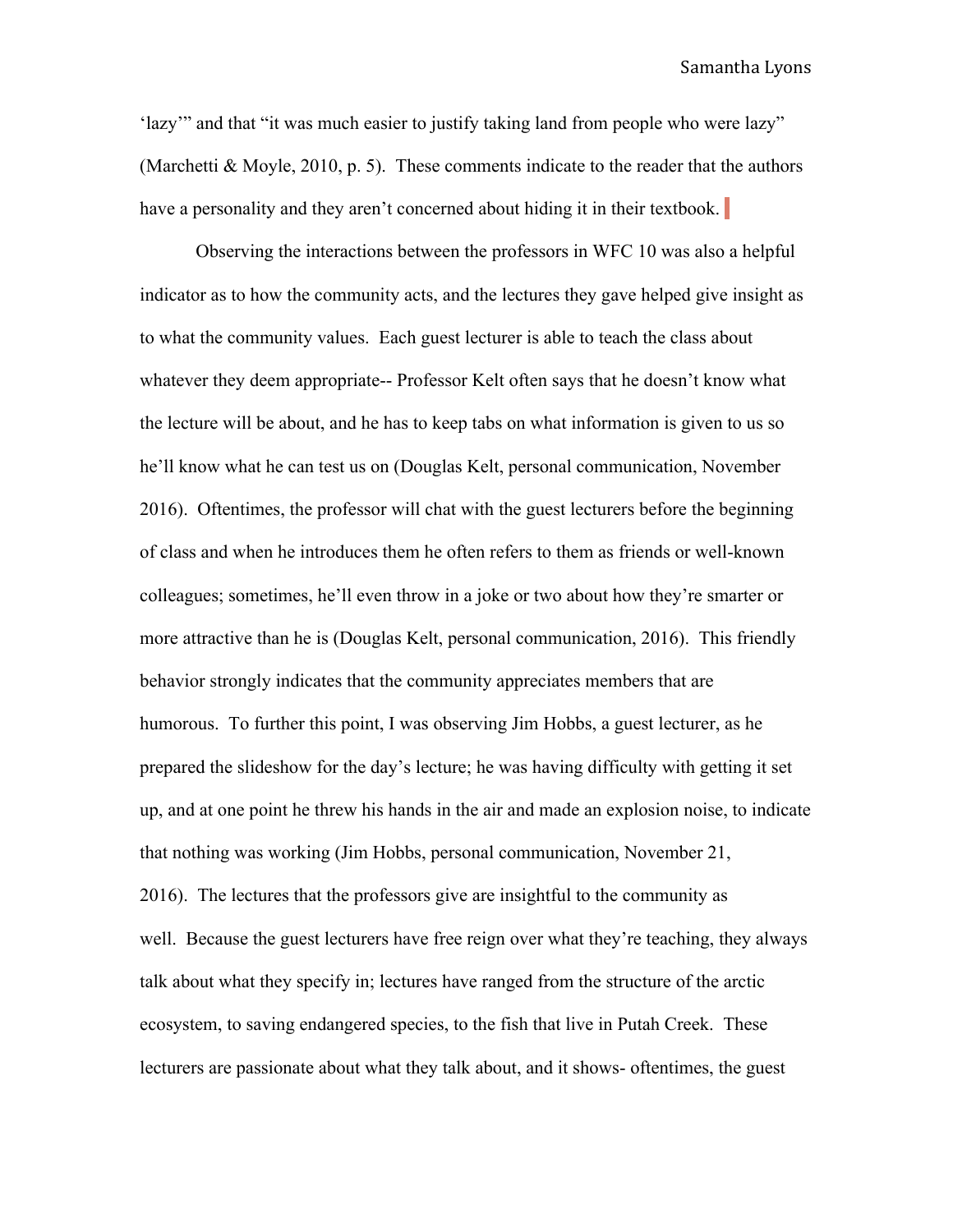speaker can't finish their entire slideshow in time because they either have too much to say or they end up telling personal stories regarding their research. In the 50 minutes that they are speaking, they manage to convince you that the conservation issue they're addressing is the most serious one; that's not to say that they outright claim that one issue or the protection of one species is more important than another, but rather that they do a convincing job of teaching the class why the issue is important.

# **Discussion**

The responses of the survey, particularly the ones regarding how the participant feels about wildlife ecology, are very important to the community. Although most of these participants probably won't go into this field, their obvious interest in it can prove to be useful when the community tries to speak out against issues regarding the environment. Videos and articles about wildlife conservation are only going to be viewed by those who are interested in learning more about the issues; without interest from people outside the community, there would be nobody to educate on wildlife conservation, leaving the community to slowly dissipate. The survey, however, indicates that college-aged people have an interest in the topic and the issues they have, and will therefore keep the community alive.

While the survey gave insight to how the public thinks of the community, the textbook gave an idea of how the community wishes to be viewed. The presence of so many visuals shows that they care about the reader's comprehension of the concepts that are being explained; the science itself is very focused on the things they can observe, given that they research the environment, and so it would make sense for them to want the readers to have similar visuals to help them understand the material. By adding in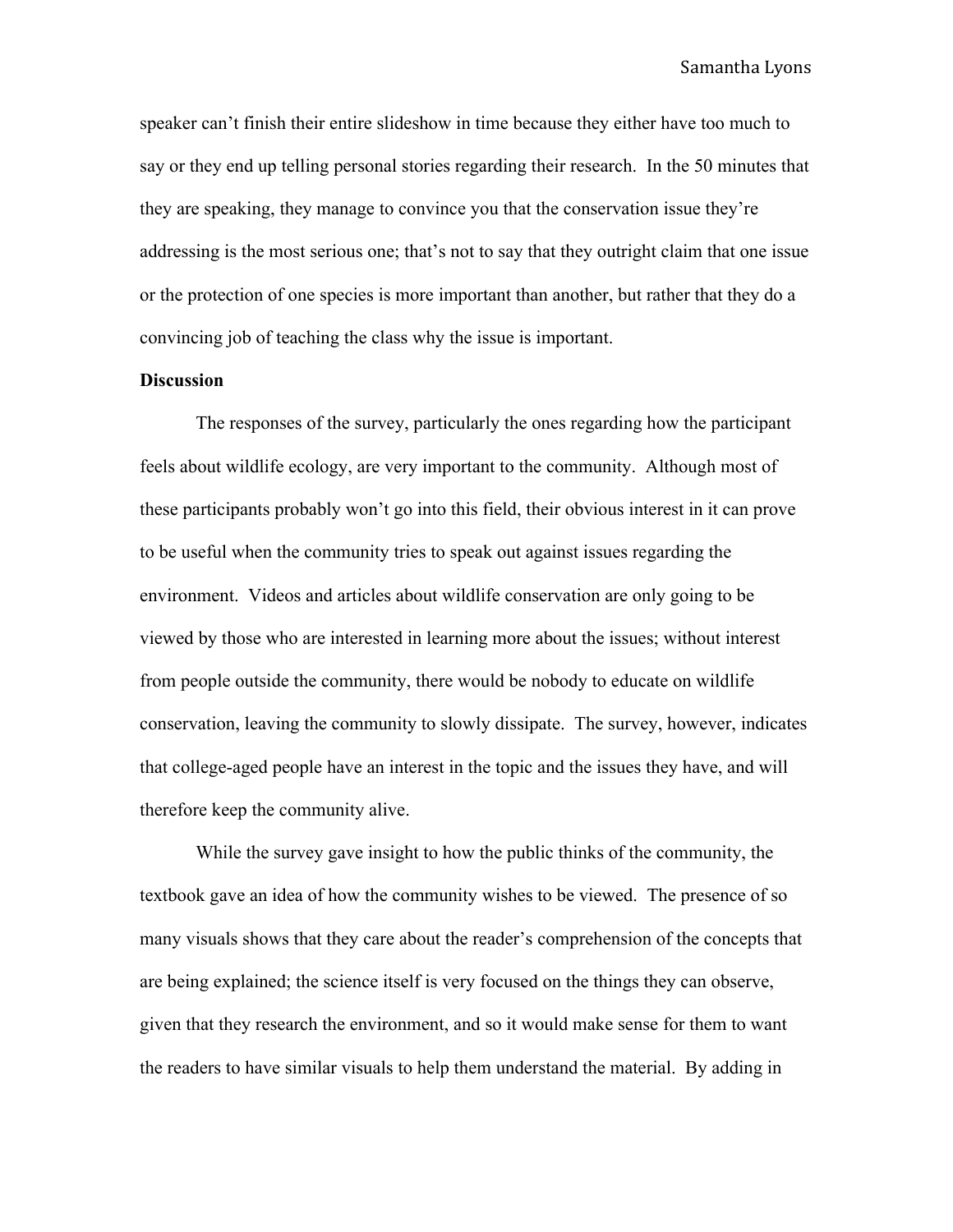Samantha Lyons

humorous lines, such as the joke regarding genetics and a friend's broken arms, it reminds the reader that the authors are real people who have personalities and a sense of humor instead of being mindless or monotone. That, combined with their comments on how the Europeans treated Native Americans, indicates that the community appreciates humorous and strongly-opinionated individuals.

The observations made about the WFC class add to the idea that wildlife ecology community members tend to be friendly and opinionated people, due to the interactions between professors and the quirks that they have. Their passion when teaching also gives insight on their goals as an overall community: to educate and to inspire. Through my observations, it seems as though the lecturers goals are to invigorate the class into wanting to solve all of these conservation issues. This makes sense, because without support from the general public, the conservation movement wouldn't be as strong. If the professors can make the class care about, say, the habitat loss of freshwater fish, we can better understand why freshwater fish species matter and why it's important to conserve them. This goal of inspiring is even somewhat highlighted in the UC Davis Wildlife, Fish, & Conservation mission statement: their goal is "to promote research and understanding of the biology of wild vertebrates [... and] improving management of these species" (Mission Statement, n.d.).

The textbook and class, however, could be considered biased sources of observation- because they're both introductory, there's a motivation for the authors and professors to make the content as appealing as possible to students so they'll possibly join the community. A better way to gauge how wildlife ecologists interact with one another is through their interactions with one another in articles. Although this is supposed to be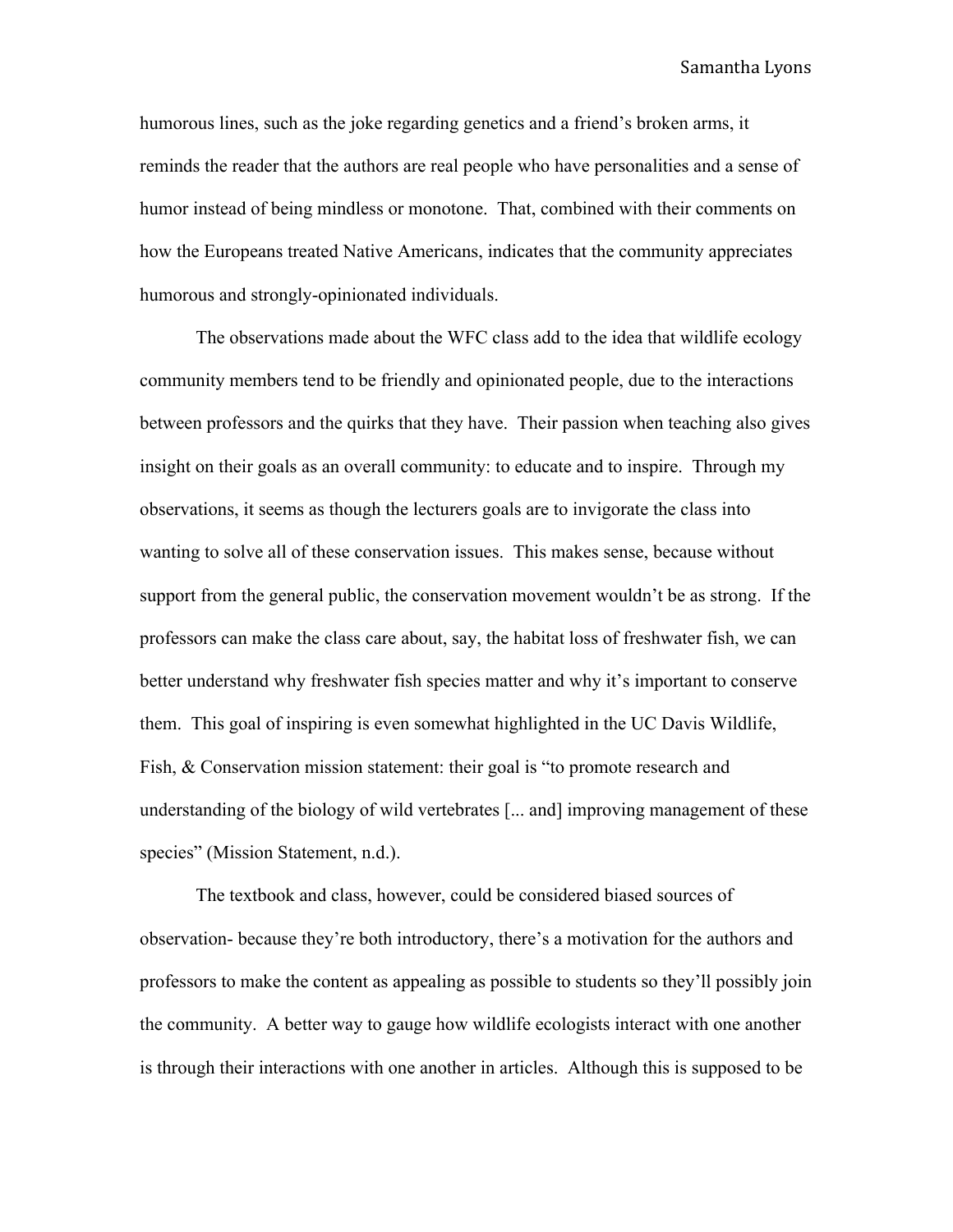#### Samantha Lyons

a professional form of writing, it can still give insight to the community's goals and how members behave. One article gives hints to the community's goals in the first sentence of its abstract, saying, "climate change is facilitating rapid changes in [...] vegetation" (Thompson et. al, 2016). Because climate change is a large factor in biodiversity, educating each other and the public on climate change and its effects is important to many wildlife ecologists. Though it's a professional article, the authors managed to put a little personality into it by putting "When Winners Become Losers" before the rest of the somewhat-bland and self-explanatory title; it's certainly not as loud or fun as the professors in WFC, or even as humorous as the textbook, but it shows they wanted the title of their article to stand out a little (Thompson et. al, 2016). This goal to educate and invigorate- particularly about global climate change- is also present in another article, from Cornell (2016), where the author explains how the Great Barrier Reef is suffering due to a rise in ocean temperatures. The author takes care, however, to make sure the information is not over-exaggerated, and even shoots down a magazine article by saying that parts of the Great Barrier Reef "are quite healthy, so [the article] was over-stated," showing a dedication to informing the public about issues, but not leaving out important or hopeful pieces of information.

## **Conclusion**

Wildlife conservation ecology is a community that focuses on protecting the environment and the wildlife within it. It clearly draws in support from college-aged students, which is important in order for the community to grow. Through analyzing literature and observing people that are connected to this community, it's clear that it's a passionate community that is full of humorous and strongly opinionated people whose